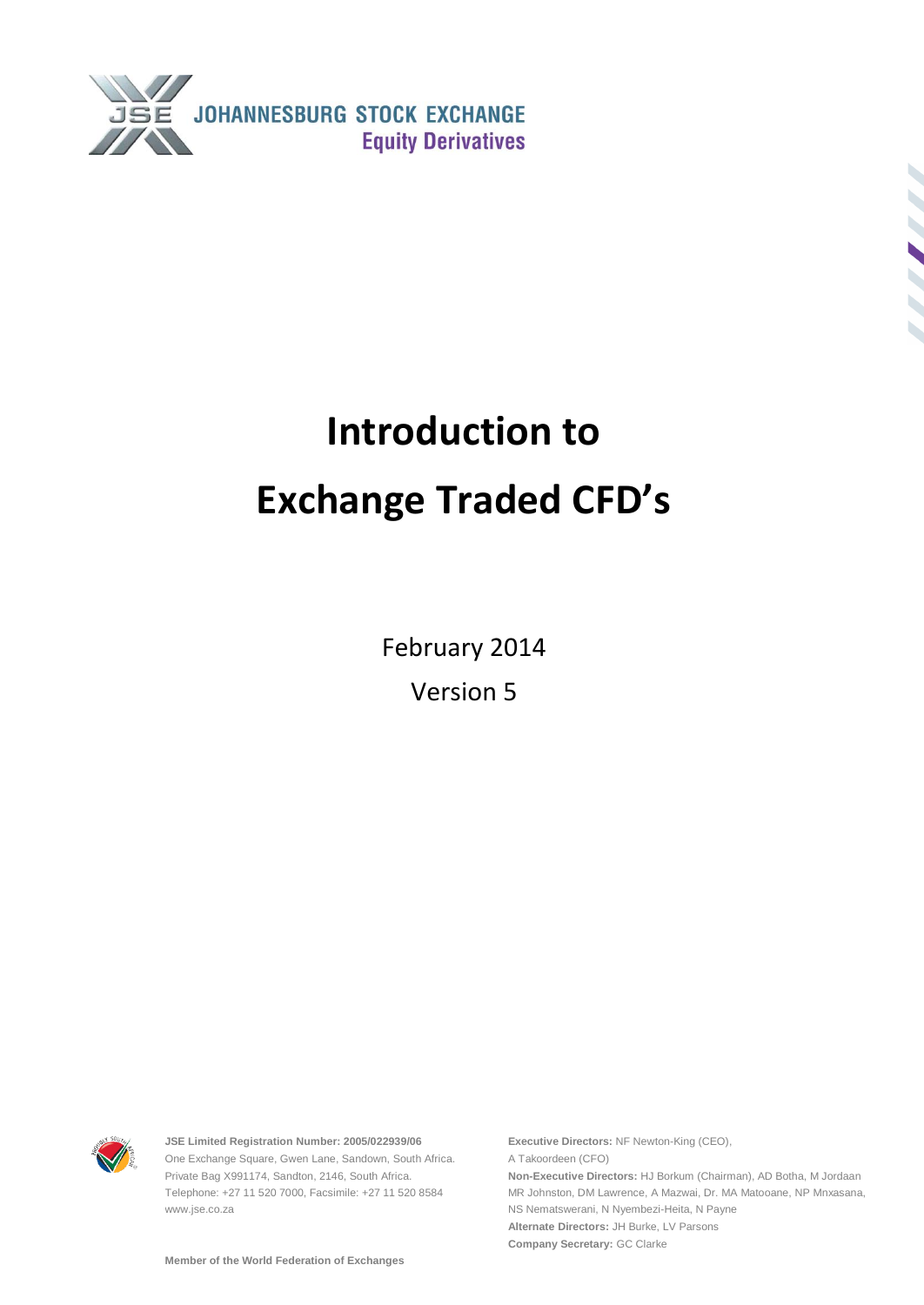## **Table of Contents**

- **1. Introduction**
- **2. Product Description**
- **3. Reasons for using eCFDs**
- 3.1 Hedge Risk Example A
- 3.2 Speculate Example B
- 3.3 Investing

**4. Product Details**

- 4.1 Listing requirements
- 4.2 Price discovery and execution
- 4.3 Quoting Method
- 4.4 Market Types
- 4.5 Market Transparency
- 4.6 Contract Code
- 4.7 Contract Size
- 4.8 Contract Expiry
- 4.9 Trading fees
- 4.10 Dividends and Corporate Actions
- 4.11 Margining & Settlement
- 4.12 Closing of Open Positions
- **5. Example of Contract Specification**
- **6. Cash flow Summary**
- **7. eCFD Market Makers**
- **8. eCFD Brokers**
- **9. eCFD Software Providers**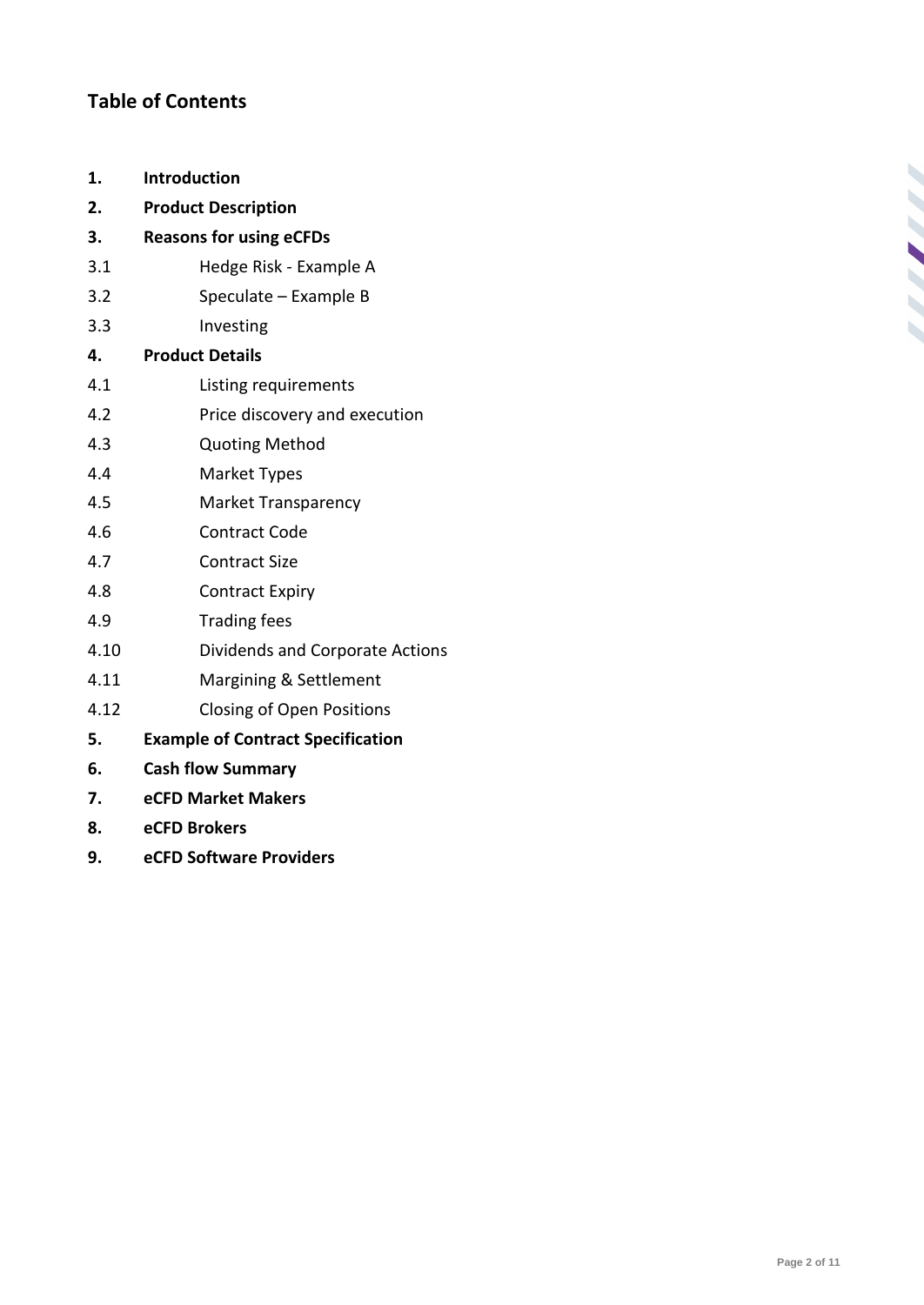## **1. Introduction**

An Exchange traded Contract for Difference (eCFD) is a new Exchange listed financial instrument introduced by the Johannesburg Stock Exchange (JSE) in 2013. The JSE's Equity Derivatives Market (EDM) will provide a trading platform, regulate, risk manage and clear eCFDs, which can be based on both local and foreign underlying stocks. eCFDs trade on the JSE's Equity Derivate Market (EDM) utilizing existing systems and processes currently used by Equity Derivative Futures and Options. Existing members and clients require no changes to their systems, memberships or mandates in order to participate in this product.

The aim of this document is to provide the reader with in depth detail with regards to eCFDs.

## **2. Product Description**

An eCFD instrument is an agreement between a buyer and a seller to exchange the difference in value of a particular underlying instrument for the period between when the contract is opened and when it is closed. The difference to be exchanged is determined daily by the change in the closing reference price of the underlying instrument. Thus if the underlying instrument rises in price, the buyer receives cash from the seller and vice versa.

eCFDs are leveraged instruments that allow the buyer of the contract full exposure to price movements of the underlying instrument without having to pay the full price of that instrument. eCFDs therefore offer the potential to make a higher return/loss from a smaller initial cash outlay than investing directly in the underlying instrument. As a result of this leverage an overnight interest payment is made by the buyer to the seller on a daily basis. The full exposure amount is loaned to the buyer of a long position and the interest accrued is paid to the seller of the position on a daily basis. Interest payable on a long position is usually calculated at a floating rate + a fixed spread (e.g. SAFEY + 2%). Two of the key differences between eCFD's and SSF's are:

- eCFD's Dividends are paid to holder of long position by the short position holder; SSF's Dividends discounted into contract price.
- eCFD's Interest paid daily on end-of-day exposure amount; SSF's Interest on exposure from trade date to expiry date is included in contract price.

S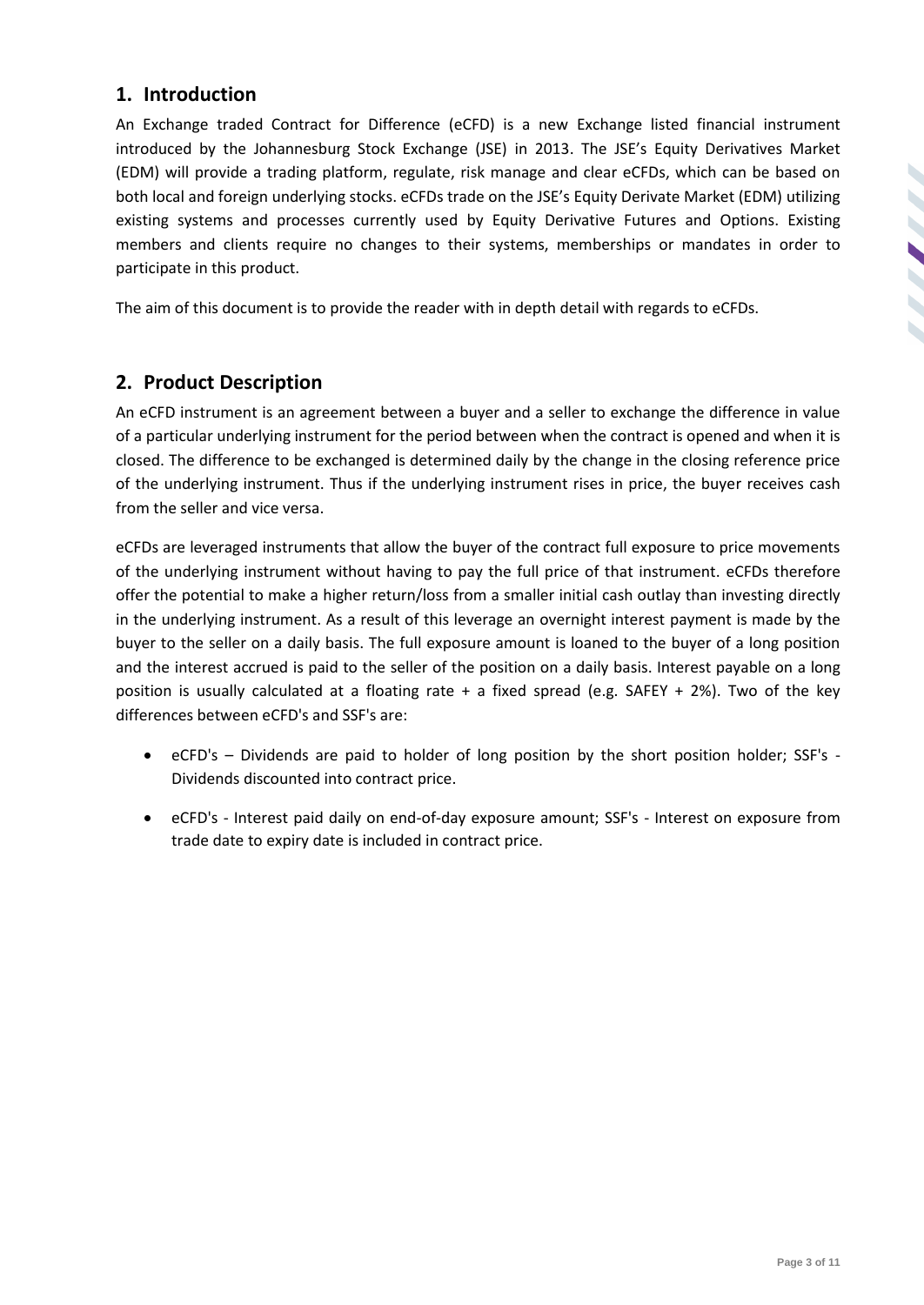The simplified example below shows the difference between investing in a share versus an eCFD instrument (NB. this example excludes any trading or interest costs):

| Trader A - Basic Equity Trading                                | <b>Trader B – CFD Trading</b>                      |
|----------------------------------------------------------------|----------------------------------------------------|
| Trader A is confident that XYZ Limited shares are<br>$\bullet$ | Trader B takes the same view as Trader A but       |
| set to rise.                                                   | buys eCFDs rather than the shares.                 |
| R50 000 cash is available.<br>$\bullet$                        | The only cash required to enter into the trade, is |
| The share price is R100 so 500 shares are bought.<br>٠         | the Initial Margin amount of R7 500                |
| Two months later, the price is R106.75, the<br>$\bullet$       | (Gearing Ratio = R50,000 / R7,500).                |
| trader sells and so makes R3 375 profit (R6.75)                | This trade also makes a profit of R3,375 over the  |
| per share multiplied by 500 shares)                            | same period.                                       |
| Trader A makes a return of 6.75%.<br>$\bullet$                 | Trader B makes return of 45% of the amount         |
|                                                                | invested, seven times the profit made by Trader    |
|                                                                | А.                                                 |

**Table1: Basic example of the leveraging that eCFD instruments offer**

## **3. Reasons for using eCFDs**

eCFDs are often used as a trading hedge to reduce market risk. Speculators also use the instrument to gain a leveraged exposure of a particular underlying equity. eCFDs are also often used as long term investment vehicle.

#### **3.1 Hedge Risk - Example A**

Assume a share portfolio includes 100 Anglo American Plc. shares, and the belief is that the share price of R250 is set to fall but should recover later. The hedger wants to reduce the costs of selling and re-buying the shares, but needs to protect the overall value of the portfolio. What needs to be done? Sell (short) 100 Anglo American Plc. eCFD contracts at R250. If the belief is correct and the price of Anglo American Plc. drops to R235. The short position is closed out by buying 100 Anglo American Plc. eCFD contracts at R235. The net gain is the R15 fall, which is R1 500 when the Anglo American Plc. shares in the portfolio have lost R1 500 in value. The profit on the eCFD contracts therefore offsets the loss on the shares meaning that the portfolio was effectively and efficiently hedged.

#### **3.2 Speculate – Example B**

Studies of the market may lead to the belief that Anglo American Plc. shares are set to rise sharply from their current R250. The trader decides to secure 100 Anglo American Plc. eCFD contracts. The total initial margin is R2 100. The exposure is now 100 shares or R25 000. Four weeks later, the share price is R270. The trader therefore closes out the position by selling the 100 Anglo American Plc. eCFD contracts. The trader has thus made R2 000 (100 shares x (R270 – R250)) in four weeks. The trader has turned R2 100 into R4 100, a return of 95%, while the underlying share price increased by 13%. This speculative success illustrates gearing. The example used in 'Hedge Risk' also illustrates the concept of selling short which can also be used for speculative purposes.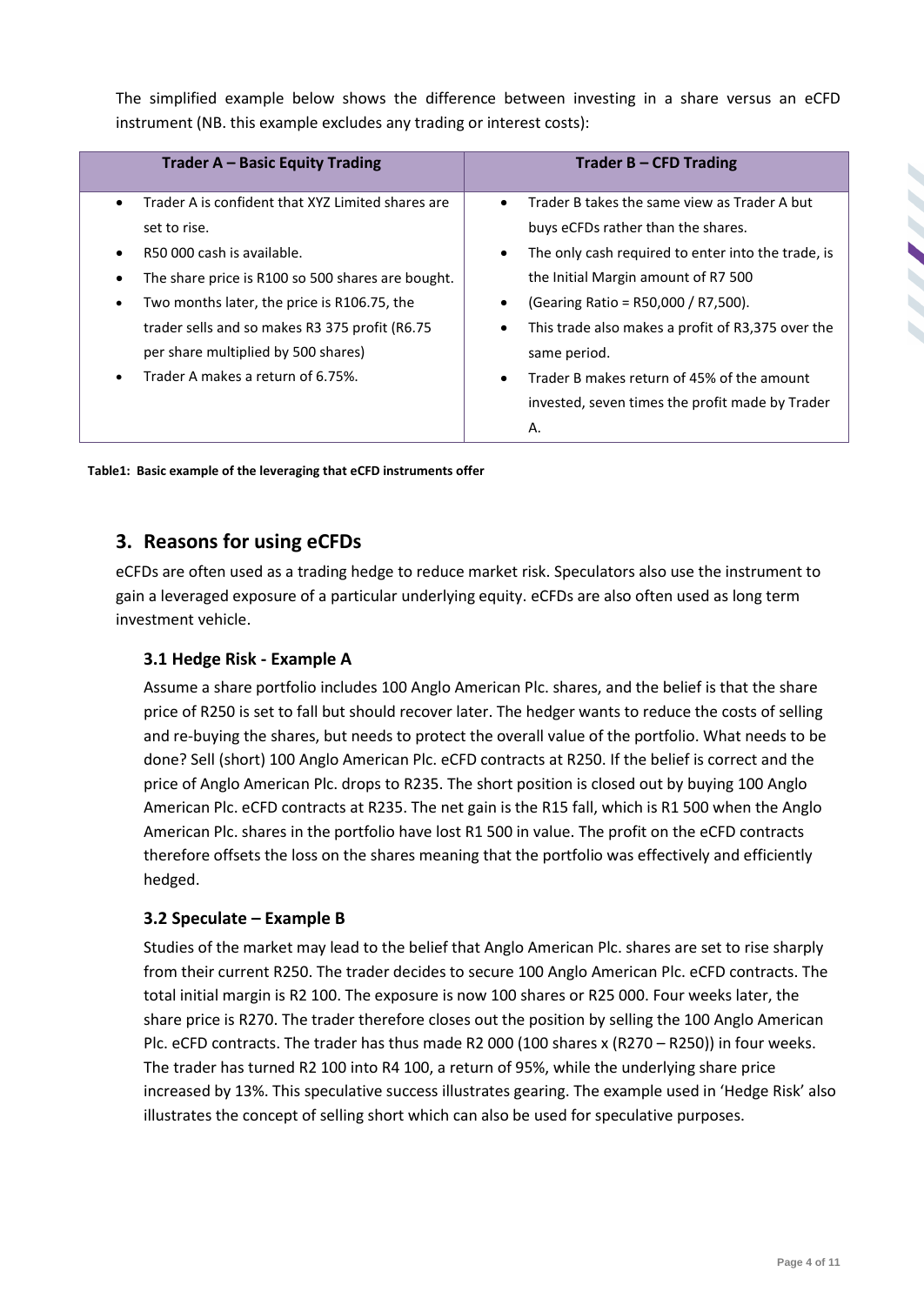#### **3.3 Investing**

Unlike a speculator, an investor tends to have a longer time frame when undertaking a transaction. The advantages are that the investor can benefit from all the price movements of the share, but with a lower capital outlay and at lower trading costs. As in the case of general equity trading, the investor can choose to close out at any time.

### **4. Product Details**

#### **4.1 Listing requirements**

The JSE EDM will list eCFDs on request from the market. Upon request the team will utilize the existing liquidity and concentration rules applicable to listing single stock futures (SSFs) on local and international (IDX) underlying shares. Any underlying that therefore already have a SSF or IDX on the JSE EMD market would automatically qualify for the listing of an eCFD.

#### **4.2 Price discovery and execution**

It is important to note that price discovery for exchange traded CFD's will be in the underlying Equity Spot Market. Exchange traded CFD's will only be reported to the Equity Derivative Market at the price agreed in the Equity Spot Market. There will therefore be no central order book for exchange traded CFD's.

#### **4.3 Quoting Method**

The new exchange traded CFD product will be traded off-market only. The following quote fields will need to be completed when reporting an exchange traded CFD trade:

- **Base Rate:** The Base Rate makes up part of the total Funding Interest Rate for the exchange traded CFD trade. To start, the JSE will only use the Safex Overnight (SAFEY) base rate, but the system is configurable to also make use of other base rates such as SABOR or even Prime. The Base Rate used for the eCFD will float in line with market consensus. The Interest Spread will either be added or subtracted to the Base Rate to calculate the total Funding Interest Rate. Users will have two options to select for the Base Rate (i.e. 'SAFEY +' or 'SAFEY –').
- **Interest Spread:** The Interest Spread will be added/subtracted to the 'Base Rate' to calculate the final total Funding Interest Rate for the exchange traded CFD trade. The Interest spread is limited to absolute values i.e. positive/negative values (e.g. 1.3%).
- **Reference Price:** The price at which the exchange traded CFD was traded. This price will be directly related to spot price of the underlying asset (e.g. R125.67).

The matching criteria for an exchange traded CFD contract to be accepted by the counterparty:

- 1. Reference Price
- 2. Interest Spread
- 3. Base Rate

S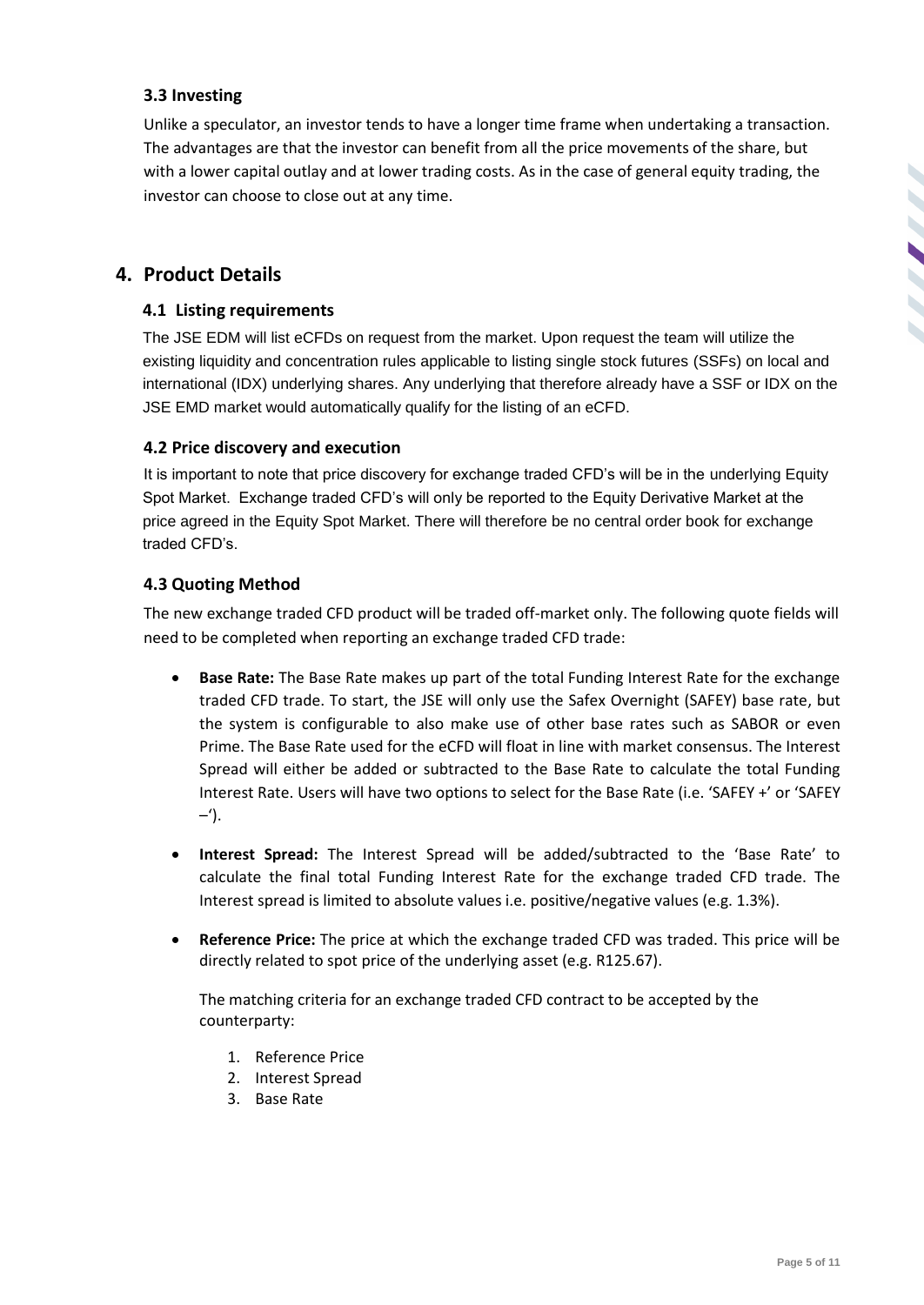#### **4.4 Market Types**

The exchange traded CFD instrument will only be traded Off-Market (i.e. Report Only). Trades will be reported via the JSE Nutron Trading Front-End and via the Nutron trading API.

The eCFD Reported Trade window on Nutron :

| $\overline{\mathbf{x}}$<br>Enter eCFD Report Only Trade |                           |                        |  |
|---------------------------------------------------------|---------------------------|------------------------|--|
|                                                         | Deal Detail               |                        |  |
| <b>NUTRON</b>                                           | Reference Num             | 000000094              |  |
| 9.                                                      | Reference Num 2 000000094 |                        |  |
|                                                         | Member<br>×               | <b>SAFM</b>            |  |
|                                                         | Principal                 | * SAFM<br>$\circ$ Prin |  |
|                                                         | Dealer<br>×               | KKC                    |  |
|                                                         | Time<br>×                 | ÷<br>13:55             |  |
|                                                         | Buy / Sell<br>×           | l Bi<br>P<br>Capacity  |  |
|                                                         | Quantity                  | × I O                  |  |
|                                                         | Class                     | eCFD (47)              |  |
|                                                         | ×<br>Contract             | 20 MAR14 AGLC          |  |
|                                                         | Sub Account               | Add Sub Account        |  |
|                                                         | Trade Type<br>×           | REP                    |  |
|                                                         | ×<br><b>Base Rate</b>     | SAFEY                  |  |
|                                                         | Quote                     |                        |  |
|                                                         | <b>Base Rate Value</b>    | 5.300                  |  |
|                                                         | ×<br>Interest Spread      | 0.000                  |  |
|                                                         | ×<br>Price                | 0.000                  |  |
|                                                         | Price Ref:                | None                   |  |
|                                                         | Counter Party             |                        |  |
|                                                         | ×<br>Counter Party        | C/Party                |  |
|                                                         | <u>O</u> Κ                | Cancel                 |  |

#### **4.5 Market Transparency**

The exchange traded CFD product will only be traded Off-Market with no live central order book on the Nutron trading system. Live bid and offer prices with complete market depth transparency will not be provided for exchange traded CFD trades.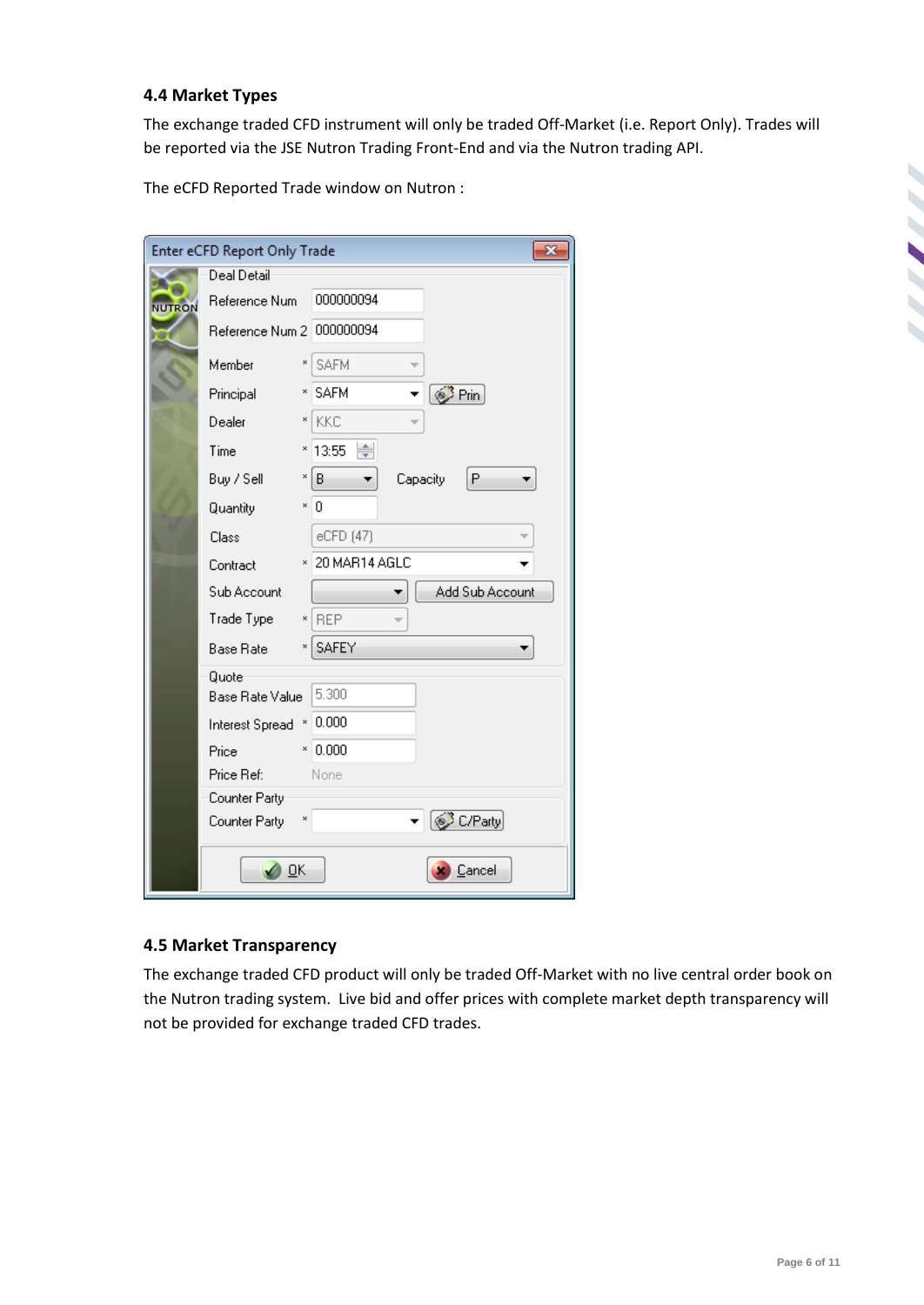#### **4.6 Contract Code**

The contract code for exchange traded CFD contracts will denoted as follows:

Local underlyings: [Underlying Equity Code] + [C] (e.g. MTNC, AGLC, CLSC, MPCC, etc…)

Foreign underlyings: [First 3 letters of IDX Code] + [E] (e.g. GOOE, APLE, BPPE, etc…)

#### **4.7 Contract Size**

The exchange traded CFD contracts have a 1:1 ratio with the underlying i.e. 1 CFD Contract = 1 Underlying.

#### **4.8 Contract Expiry**

The JSE Exchange Traded CFDs will have a yearly expiry, falling on the same day as March Futures Close out expiry i.e. the third Thursday of March or previous business day if a public holiday. Upon market request the JSE could list expiries further out to replicate the perpetual nature of OTC CFDs.

#### **4.9 Trading fees**

The trading fees charged on eCFDs are currently zero for the March 2014 expiry. For future expiries, the fees charged will be exactly the same as those levied on reported Single Stock Future trades:

| <b>Contract</b> | Type       | <b>Off-Screen fees</b> | <b>Floor</b> | Cap (Not<br>applicable to IDX) |
|-----------------|------------|------------------------|--------------|--------------------------------|
| eCFD            | <b>CFD</b> | 1.75BP                 | 0.01         | 120.00                         |

The floor and cap values represent the value of the underlying stock used to calculate the fees. For example if an underlying stock has a value greater than R120.00 it will only be charged fees using a value of R120.00. This cap is only applicable to local underlyings and not where the underlying is a foreign instrument (IDX).

Similar to SSFs, there will be no fees on the near leg when rolling a contract to another expiry. The far leg will attract the same fees as explained above.

#### **4.10 Dividends and Corporate Actions**

Ordinary dividends that are declared on the underlying equity will be paid by the Seller to the Buyer of the Exchange traded CFD contract. The JSE will do a journal transaction to move the cash on exdate from short to long holder. The amount will be the present value of the dividend from pay-date to ex-date. The collecting agent of the buyer will be responsible for paying the necessary taxes at the prevailing rates on the amount of the dividend.

Other cash corporate events such as share premium returns and capital reductions will be reflected in cash directly on the party's trading account. Due the 1:1 contract size ratio, non-cash corporate events simply adjust the position of the exchange traded CFD to reflect the same economic effect as the underlying instrument on which the exchange traded CFD is based. This means that whenever there is a corporate action – such as a share split, consolidation, bonus issue, takeover, unbundling etc. – the same impact will be reflected in the exchange traded CFD position.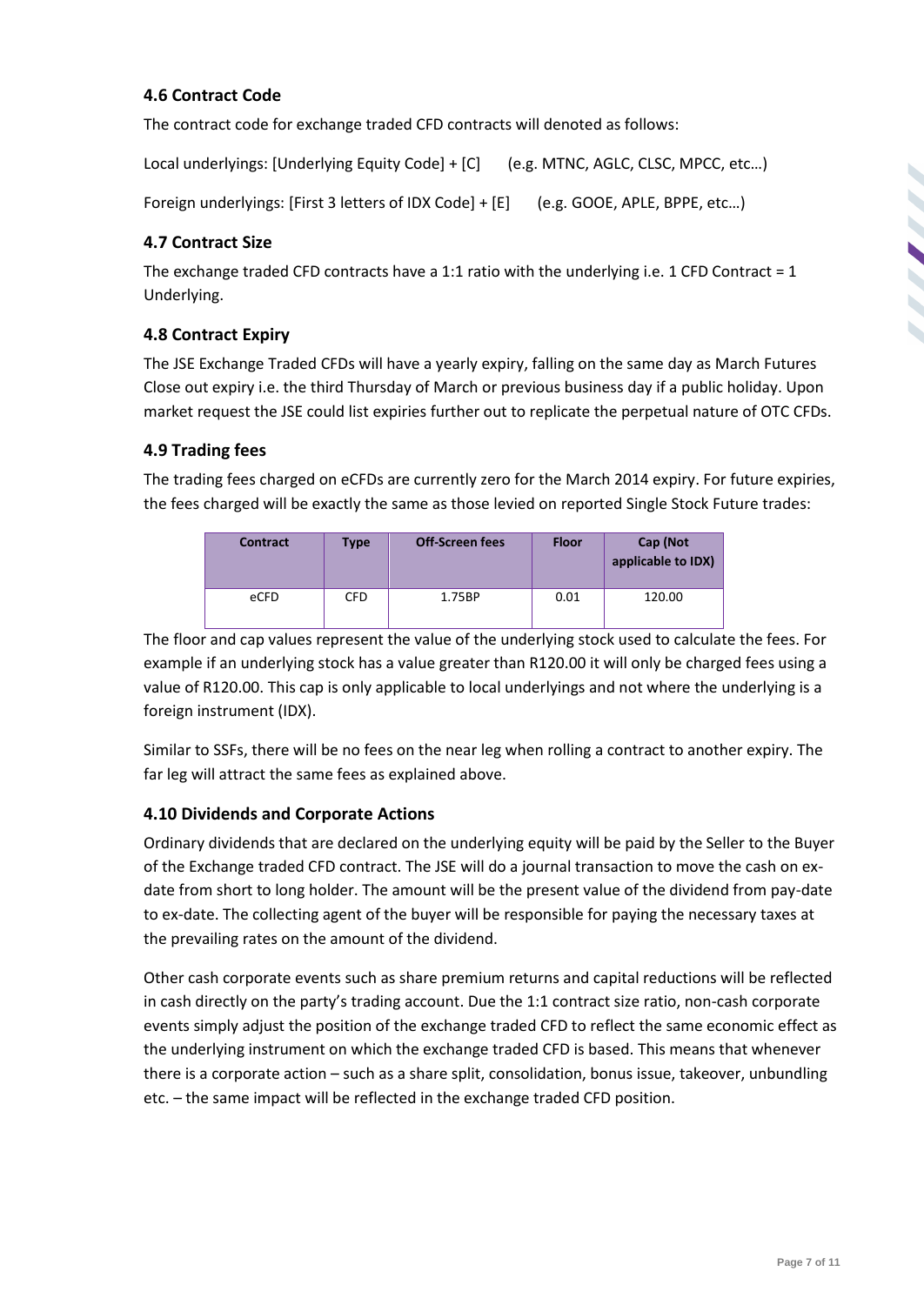#### **4.11 Margining & Settlement**

All cash transactions for exchange traded CFD contracts will be cleared between the JSE clearing house SAFCOM and the relative clearing members.

By clearing through SAFCOM counterparty default risk is mitigated and guarantees trade performance. Once the trade has been matched and confirmed, SAFCOM acts as an intermediary between the trading parties ensuring that the correct settlement amounts are transferred. To protect against non-performance, SAFCOM employs a process known as margining which includes initial margin and variation margin. This process essentially eliminates bilateral counterparty credit risk prevalent in most over the counter transactions.

#### **4.11.1 Margin Offset between different Instruments**

Offset will happen across the 3 instruments (SSF, SSO, CFD) grouped as per Underlying.

#### **4.12 Closing of Open Positions**

An open exchange traded CFD position can be reduced or closed out by entering into another equal exchange traded CFD trade in the opposite direction. It is important that the opposite trade has the same Interest spread as the original trade; else a new exchange traded CFD trade will be created in the opposite direction. Thus a long position can be closed out by selling an equivalent contract with the same Funding Rate as the original. The difference between the purchase and sale price represents the total profit or loss of the position.

## **5. Example of Contract Specification**

| <b>Contract Code:</b>           | Local underlyings: [Underlying Equity Code] + [C]<br>(e.g. MTNC, AGLC, CLSC, MPCC, etc)                                                                                                                                                                                                                                                                                                                                                                                                    |  |  |
|---------------------------------|--------------------------------------------------------------------------------------------------------------------------------------------------------------------------------------------------------------------------------------------------------------------------------------------------------------------------------------------------------------------------------------------------------------------------------------------------------------------------------------------|--|--|
|                                 | Foreign underlyings: [First 3 letters of IDX Code] + [E]<br>(e.g. GOOE, APLE, BPPE, etc)                                                                                                                                                                                                                                                                                                                                                                                                   |  |  |
| <b>Contract Underlying:</b>     | Underlying Equity Name and Code                                                                                                                                                                                                                                                                                                                                                                                                                                                            |  |  |
| <b>Contract Size / Nominal:</b> | 1 exchange traded CFD Contract = 1 Underlying share                                                                                                                                                                                                                                                                                                                                                                                                                                        |  |  |
|                                 | There will be no Central Order Book for the CFD and trades will only be reported to the                                                                                                                                                                                                                                                                                                                                                                                                    |  |  |
| <b>Trading Mechanisms:</b>      | Exchange via the Reported Trade functionality.                                                                                                                                                                                                                                                                                                                                                                                                                                             |  |  |
| <b>Quotation Style:</b>         | One ZAR cent (R0.01)                                                                                                                                                                                                                                                                                                                                                                                                                                                                       |  |  |
| <b>Minimum Price</b>            | One ZAR cent (R0.01)                                                                                                                                                                                                                                                                                                                                                                                                                                                                       |  |  |
| <b>Movement:</b>                |                                                                                                                                                                                                                                                                                                                                                                                                                                                                                            |  |  |
| <b>Initial Margin</b>           | Initial margin is to be paid upfront to JSE by both the buyer and seller upon opening of a new<br>deal position. The initial margin amount per contract is determined by the JSE based on the<br>volatility and liquidity of the underlying share equities. Interest on the initial margin will be<br>earned at the JSE investment rate and paid to the buyer and seller. The original initial margin<br>amount will be paid back to the buyer and seller upon closing of their positions. |  |  |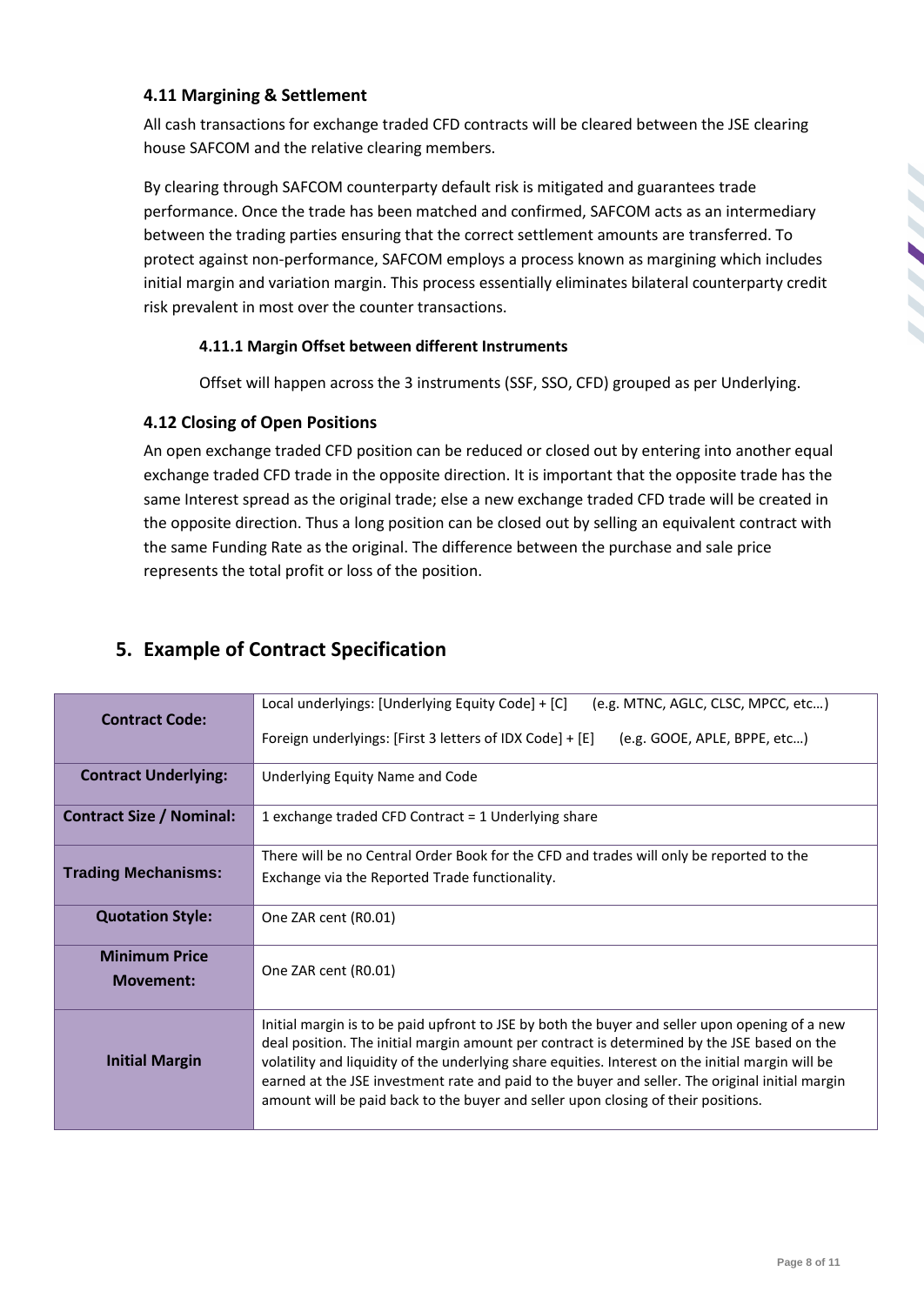| <b>Variation Margin</b><br>(Mark-to-Market): | Buyers and sellers are required to pay/receive a daily variation margin cash flow which is<br>determined by the JSE based on the move in the price of the underlying equity. The variation<br>margin is determined based on the opening and closing exposures held by the parties.                                                                                                                                                                                                                                                                                                                                                                                                                                                                                                                                                                                                                                                                                                                                                                                                                                                                                                                                                                       |  |  |
|----------------------------------------------|----------------------------------------------------------------------------------------------------------------------------------------------------------------------------------------------------------------------------------------------------------------------------------------------------------------------------------------------------------------------------------------------------------------------------------------------------------------------------------------------------------------------------------------------------------------------------------------------------------------------------------------------------------------------------------------------------------------------------------------------------------------------------------------------------------------------------------------------------------------------------------------------------------------------------------------------------------------------------------------------------------------------------------------------------------------------------------------------------------------------------------------------------------------------------------------------------------------------------------------------------------|--|--|
| <b>Margin Offset</b>                         | Currently within the Equity Derivatives system there are multiple instrument categories.<br>Exchange traded CFDs will be included and offset will happen across the 3 instruments groups<br>as per underlying share:                                                                                                                                                                                                                                                                                                                                                                                                                                                                                                                                                                                                                                                                                                                                                                                                                                                                                                                                                                                                                                     |  |  |
|                                              | This will be implemented by JSE Operations Team.                                                                                                                                                                                                                                                                                                                                                                                                                                                                                                                                                                                                                                                                                                                                                                                                                                                                                                                                                                                                                                                                                                                                                                                                         |  |  |
| Interest:                                    | Funding Interest: Funding Interest is paid daily by the buyer to the seller based on a percentage<br>of the total exposure of the exchange traded CFD at the end of the business day. The rate of<br>interest applied will be based on a base rate plus a certain spread agreed upon by the buyer and<br>seller (e.g. SAFEY $+$ 0.5).<br>The closing positions would be used for the paying or receiving of funding on eCFDs. As a result<br>funding, interest on positions held over the weekend (i.e. Saturday and Sunday) and positions<br>held over public holidays will be included in the funding interest payment amount on the<br>business day before the weekend/public holiday. As an example, this would entail that on a<br>Friday night, a participant with a closing position would be called for Funding which includes the<br>Friday, Saturday and the Sunday. Payment on margin calls from the Exchange would however<br>remain on T+1 and as a result the funding called on the Friday night would only be paid on the<br>Monday.<br>Interest on Initial Margin: All initial margins held by JSE are invested at the best prevailing<br>market rate. The interest is calculated daily using Simple Interest method. Interest earned is |  |  |
|                                              | paid directly to the relative clearing members. This process is standard for all Equity Derivative<br>instruments that require initial margins.                                                                                                                                                                                                                                                                                                                                                                                                                                                                                                                                                                                                                                                                                                                                                                                                                                                                                                                                                                                                                                                                                                          |  |  |
| <b>JSE Trading Fees:</b>                     | Booking Fees: once-off fee upon opening or closing an exchange traded CFD contract position.<br>Fee is payable upfront by both the buyer and seller to the JSE. The fee amount is calculated as a<br>1.75 bps per leg of the transaction exposure. The following cap and floor will be applied when<br>evaluating the transaction exposure:                                                                                                                                                                                                                                                                                                                                                                                                                                                                                                                                                                                                                                                                                                                                                                                                                                                                                                              |  |  |
|                                              | Cap of R120.00 on the underlying spot price. This cap is only applicable to local underlyings and<br>not where the underlying is a foreign instrument (IDX).                                                                                                                                                                                                                                                                                                                                                                                                                                                                                                                                                                                                                                                                                                                                                                                                                                                                                                                                                                                                                                                                                             |  |  |
|                                              | Floor of R0.01 per contract                                                                                                                                                                                                                                                                                                                                                                                                                                                                                                                                                                                                                                                                                                                                                                                                                                                                                                                                                                                                                                                                                                                                                                                                                              |  |  |
| Settlement:                                  | Cash Settled in ZAR                                                                                                                                                                                                                                                                                                                                                                                                                                                                                                                                                                                                                                                                                                                                                                                                                                                                                                                                                                                                                                                                                                                                                                                                                                      |  |  |
| <b>Trading Times:</b>                        | Reported trades are allowed between 8h30 and 18h15 on South African business days.                                                                                                                                                                                                                                                                                                                                                                                                                                                                                                                                                                                                                                                                                                                                                                                                                                                                                                                                                                                                                                                                                                                                                                       |  |  |

Ń

**ANNA** 

S S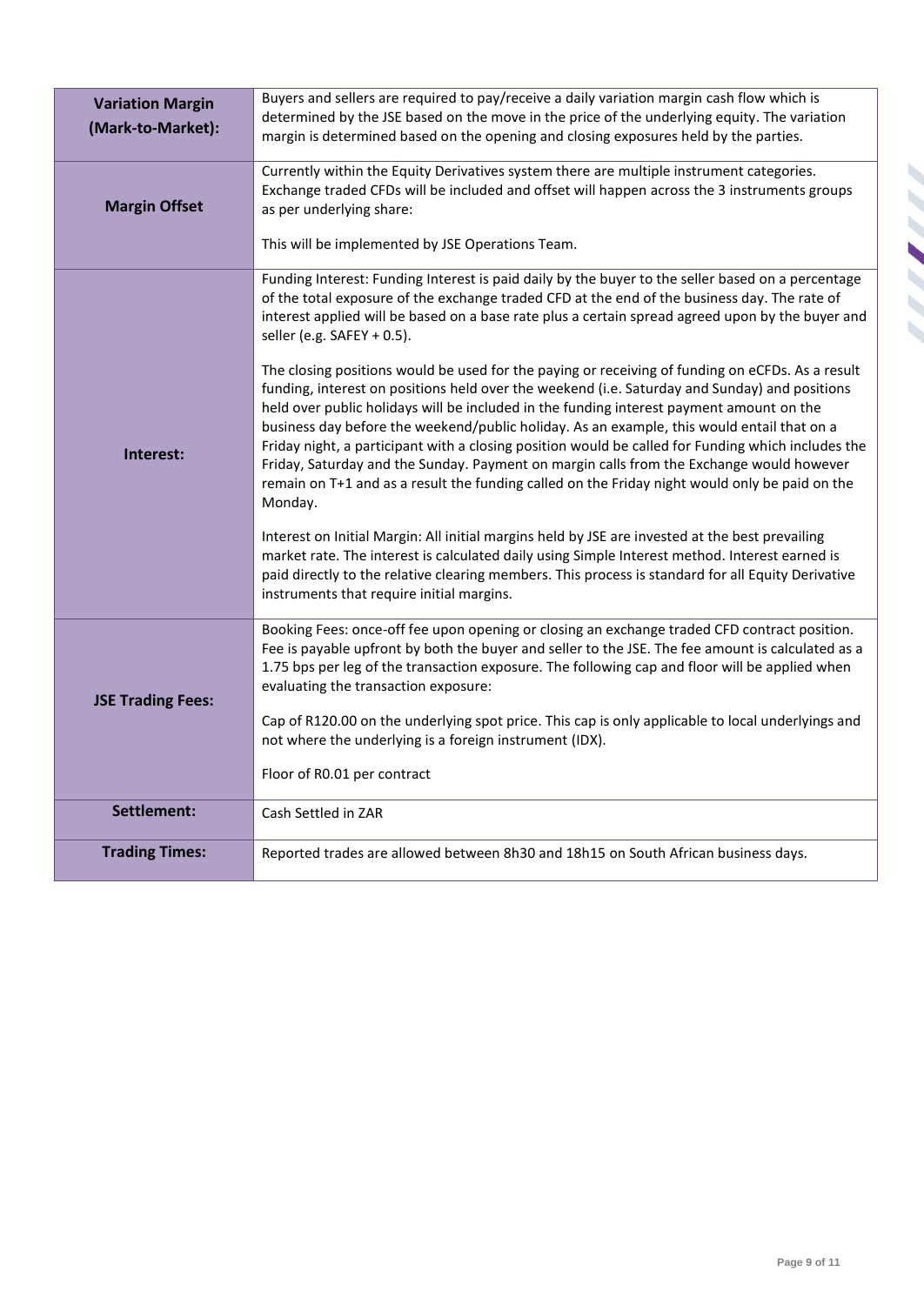# **6. Cash flow Summary**

| <b>Type</b>                      | <b>Description</b>                                                                                                                                                                                                                                                                                                                                                                                                                                                                                                               | <b>Flow Direction</b>                                                                   |
|----------------------------------|----------------------------------------------------------------------------------------------------------------------------------------------------------------------------------------------------------------------------------------------------------------------------------------------------------------------------------------------------------------------------------------------------------------------------------------------------------------------------------------------------------------------------------|-----------------------------------------------------------------------------------------|
| <b>Initial Margin</b>            | Every trader of an exchange traded CFD contract is required to<br>put up an Initial Margin (deposit) for each contract they trade.<br>This applies to both buyers and sellers. This Initial Margin is<br>returned when the contract is closed out. Initial Margins<br>protect the parties against non-payment of losses by the other<br>party.                                                                                                                                                                                   | Buyer & Seller → JSE (SAFCOM)                                                           |
| <b>Variation Margin</b><br>(MTM) | Mark-to-Market is a daily process whereby the value of the<br>exchange traded CFD position is compared to the previous<br>day's closing position and the profit or loss calculated and paid<br>accordingly. The change in the MTM each day (either up or<br>down) has a cash value and is referred to as variation margin.<br>Variation margin profits are added to the party's trading<br>balance and variation margin losses are deducted.                                                                                     | A. Increase in share price: Seller $\rightarrow$<br>JSE (SAFCOM) $\rightarrow$<br>Buyer |
|                                  |                                                                                                                                                                                                                                                                                                                                                                                                                                                                                                                                  | B. Decrease in Share price: Buyer<br>→ JSE (SAFCOM) → Seller                            |
| <b>Dividends</b>                 | Ordinary dividends that are declared on the underlying equity<br>are to be paid by the Seller to the Buyer of the exchange traded<br>CFD contract. The JSE will do a journal transaction to move the<br>cash on ex-date from short to long holder. The amount will be<br>the present value of the dividend from pay-date to ex-date.                                                                                                                                                                                             | Seller → JSE (SAFCOM) → Buyer                                                           |
| <b>Funding Interest</b>          | Funding Interest is paid daily by the buyer to the seller based<br>on a percentage of the total exposure of the exchange traded<br>CFD at the end of the business day. The rate of interest applied<br>will be based on a base rate plus a certain spread agreed upon<br>by the buyer and seller (e.g. SAFEY + 0.5).                                                                                                                                                                                                             | Buyer $\rightarrow$ JSE (SAFCOM) $\rightarrow$ Seller                                   |
|                                  | The closing positions would be used for paying or receiving<br>funding on eCFD. As a result funding interest on positions held<br>over the weekend (i.e. Saturday and Sunday) and positions<br>held over public holidays will be included in the funding<br>interest payment amount the business day before the<br>weekend/public holiday. As an example this would entail that<br>on a Friday night a participant with a closing position would be<br>called for Funding which includes the Friday, Saturday and the<br>Sunday. |                                                                                         |
| <b>Interest on Initial</b>       | Interest is calculated daily by the JSE on the opening balance of<br>Initial Margins deposited by the buyer and seller. The interest                                                                                                                                                                                                                                                                                                                                                                                             | A. JSE (SAFCOM) $\rightarrow$ Clearing                                                  |

S S